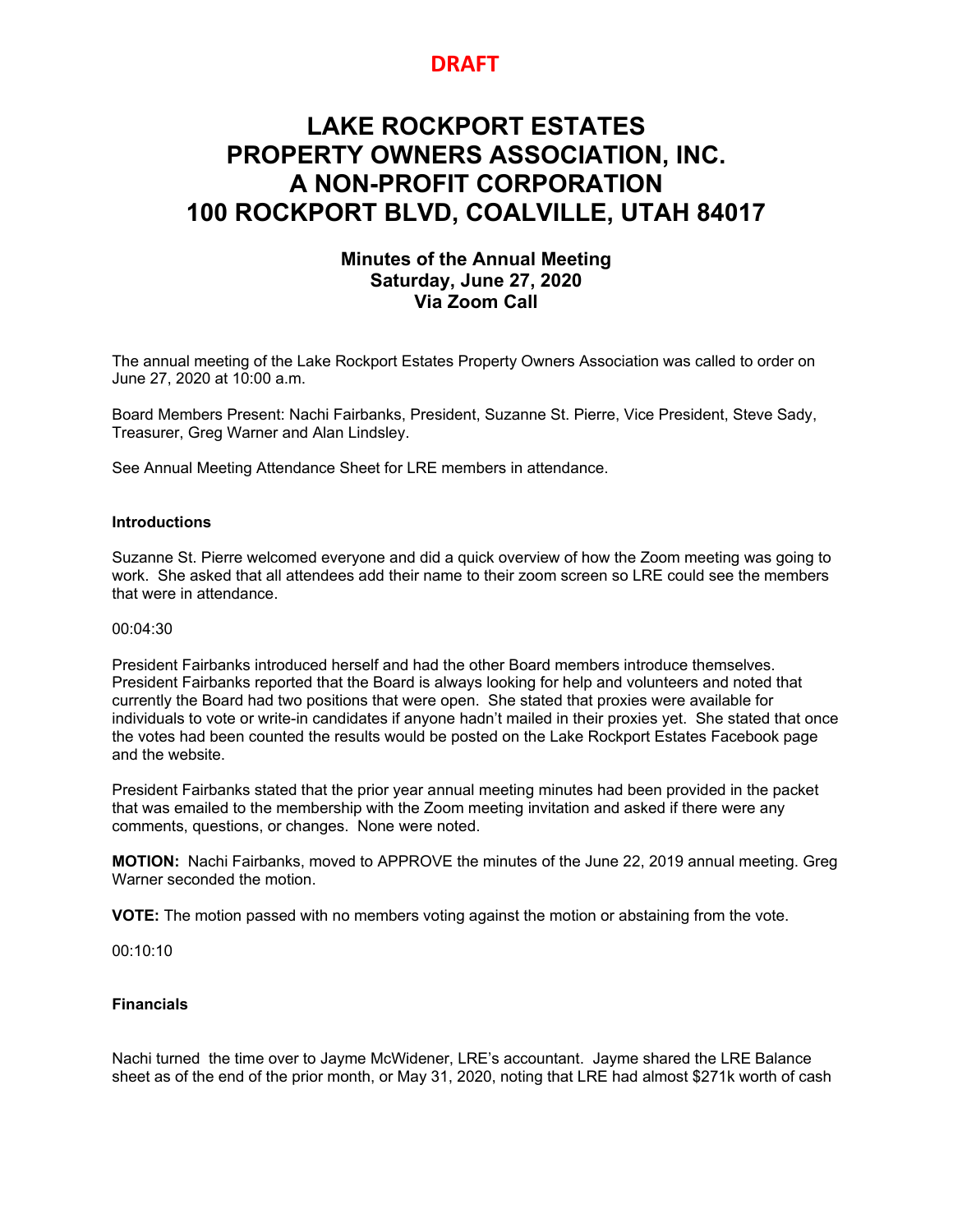in the bank. She reported that the \$21k in undeposited funds were simply checks that LRE had received in the month of May but had not yet deposited into the bank account, as deposits were made only once a month. She stated that the fixed assets represent the cost basis of assets held by the Association and that for tax purposes those purchases were required to be capitalized and recognized into expense over time as they are used. She pointed out that the water system improvements included the cost of the top tank, the mid-mountain tank work, and the water distribution lines that has occurred over the last few years. She pointed out the amounts we owe were recorded as liabilities and represented overpayments of dues from members, along with any refundable impact fees we collect. She pointed out the loan balance from the Division of Drinking Water, which LRE pays down annually with a \$40k payment each year, of which half of the payment goes to interest and half goes to paying down the loan principal.

Jayme then moved to the income statement, mentioning that this, for the most part, represents cash in (income) and cash out (expenses). She pointed out that the Association receives about \$194k-\$195k per year for annual assessments and receives around an extra \$100k each year, mostly due to about \$50k that comes in from taxes that members pay to Summit County Service Area 5, and the rest is other impact assessments, late fees, package shed charges, mailbox charges, water charges, etc. Accordingly, LRE gets about \$300k per year money in.

Jayme noted that the detail of expenses represents where we spend the \$300k in cash we get every year. She pointed out that a large amount of money in is spent on capital improvements and the water infrastructure, approximately \$100k a year. She noted that just under \$30k was spent on administrative costs for accounting and mountain management (specifically taking care of the roads, the gate, and overseeing all water matters on the mountain). Jayme noted that LRE spends anywhere from \$30k-\$40k on roads each year, which includes the cost of grading and the application of mag water. She noted that utilities can cost \$12k-\$15k, which represents power costs, mostly due to pumping water up the mountain from the well at the bottom to the water tank at the top and then through the distribution lines. She stated that the other bigger amounts were water related costs, including cost to buy and install meters, parts and supplies for repairs and maintenance, and amounts we pay to Weber Basin for our water shares. She noted that as could be seen the total expense were just over \$300k, thus showing that LRE basically spends all of the money that they receive in every year. As a not-for-profit the Association does not try to profit from their members, but rather uses all member funds collected to maintain and/or improve the mountain.

Jayme then turned to the budget to actual report and noted that while we might be almost halfway through the year, LRE spends most of their money June – October, therefore we haven't yet spent half of the money we expect to during 2020. She pointed out that annual assessment collections are good with only a handful of people not yet paid up, as we've collected over 97% of what we expect. She noted that Service Area 5 money, approximately \$50k every year, has not yet come in, we have not sent out water billings yet, so more money will come in from water billings, and the association expects more building to take place in the late summer and fall, therefore impact fees are down and we've only collected 19% of other income.

Jayme noted that if you jump down to total expenses you can see that while we expect to spend about \$320k this year (budget amount), we've only spent 18% of that, or \$58k, through the end of May, therefore we still expect to incur costs for road maintenance of about \$30k, water system improvements of \$100k, weber basin water share costs of \$16k, along with some other smaller amounts throughout the year.

Suzanne confirmed that there were no questions she was seeing in the chat window so we could circle back if any came up.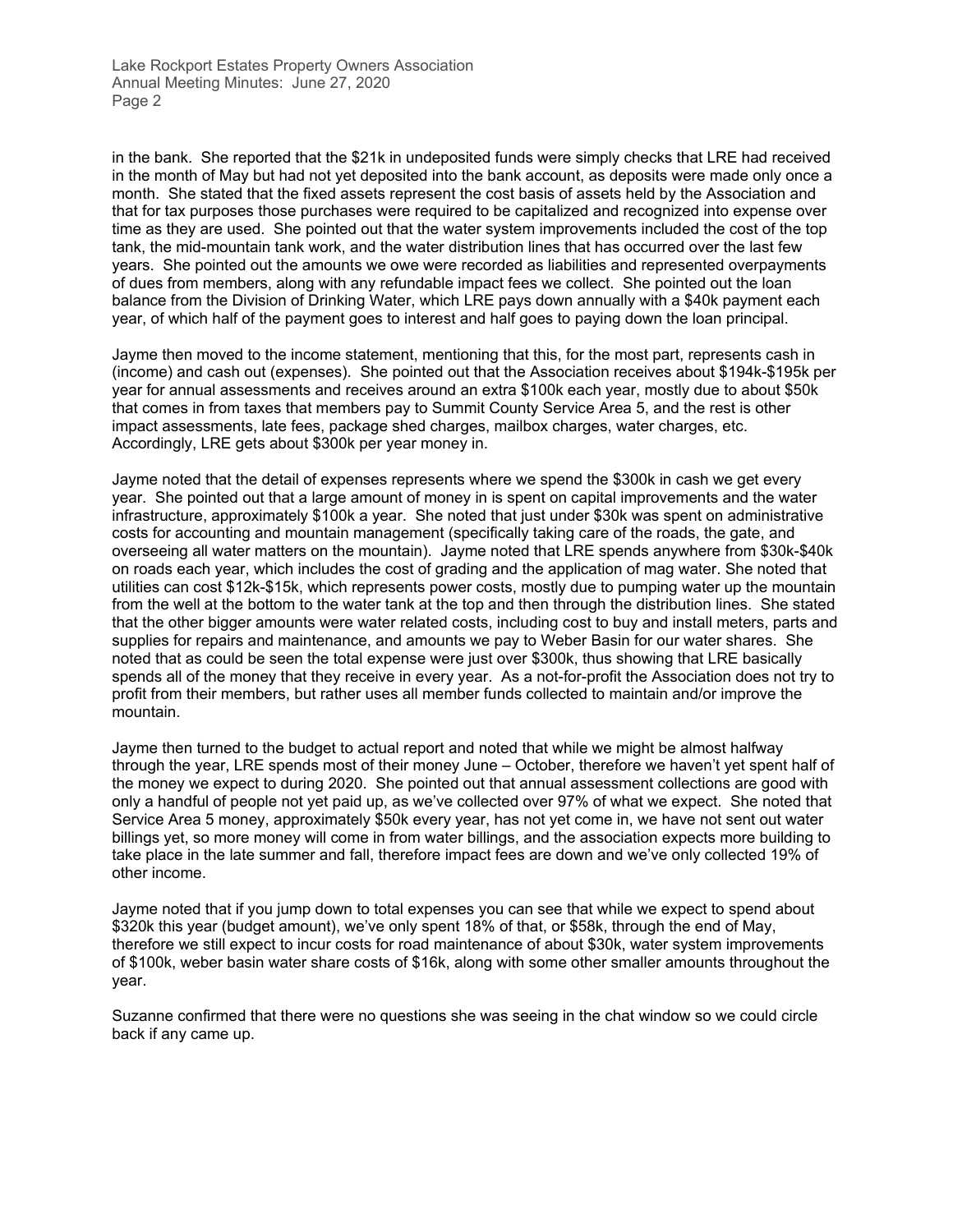**MOTION:** Nachi Fairbanks, Lot 308, moved to APPROVE the financials as of December 31, 2019 and to APPROVE the budget for the year ending December 31, 2020. Suzanne St. Pierre, Lot 150, seconded the motion.

**VOTE:** The motion passed with no members voting against the motion or abstaining from the vote.

00:21:30

#### **Current Water Status**

Alan reported that the water system was charged up and running after we were able to fix 4 water line breaks on the mountain. He reported that there were a handful of lot owners that needed to get backflows installed or inspected in accordance with State Laws, therefore they were locked out of our water system until that occurred. He reported that the well was at 389 feet and we were pumping 40 gallons per minute. He stated that both the top tank and the booster tank were full, therefore all was running smoothly for the time being.

00:50:45

#### **Roads**

Alan reported that the roads have been a bit of a mess with all of the water line repairs that had to be done recently. He stated he has contacted the companies that perform our road work and there was a delay as to when we could receive mag water. He stated it was determined by the Board that we would have the road crew come in and grade about 99% of all roads in the Association, which would help with the washboard and assist in getting all of the drainage ditches cleaned out and we would have them prep the roads now, with additional grading being done right before the mag water is delivered, which is currently scheduled for the middle of July. Alan noted that right before the initial grading was going to be done the person that drove the water truck became ill, therefore the grading and compacting of the roads was done without water. He noted it was awfully dusty as a result, however, the Board felt it was better to have people roll up their windows during the dust storm then have to replace the suspension system on their vehicles due to the poor road conditions. Alan noted that again the bigger road project was planned for July 15<sup>th</sup> through the 19<sup>th</sup> and the Board has sent out notices to schedule large trucks and/or deliveries outside of that time frame, and to remind the membership to drive 5 miles per hour on the roads while the work is being done and they are curing after. Alan reminded the membership that the curing period is really critical for the road base to get set and to utilize the moisture through the night, which helps harden the surface and reduce dust.

Suzanne noted that there was a question asked by a member if it was possible to keep the gate partially open such that it would allow smaller vehicles through but limit the ability for large vehicles or 10 wheelers to come up the mountain. Alan said it was possible but it might be better to just put up some barricades to prevent larger vehicles from coming up.

Suzanne said that another member had asked if the cameras at the gate were working so that if we had a large vehicle come up during this time we could penalize someone. Alan said that the cameras were working and we had the ability to see a large truck coming in, but the issue was tracking them down and then penalizing them, as the LRE fine structure was not set up to adequately address these one time violations. Nachi agreed and said she noted a member asking if lot owners could be charged to regrade the roads if their trucks/deliveries caused damage. Nachi said it was one thing if a large truck came up and spun out or cause major ruts in the road, because we could easily identify who caused the damage and charge the lot owner that had the truck on the mountain a fine to repair the damages. However, it's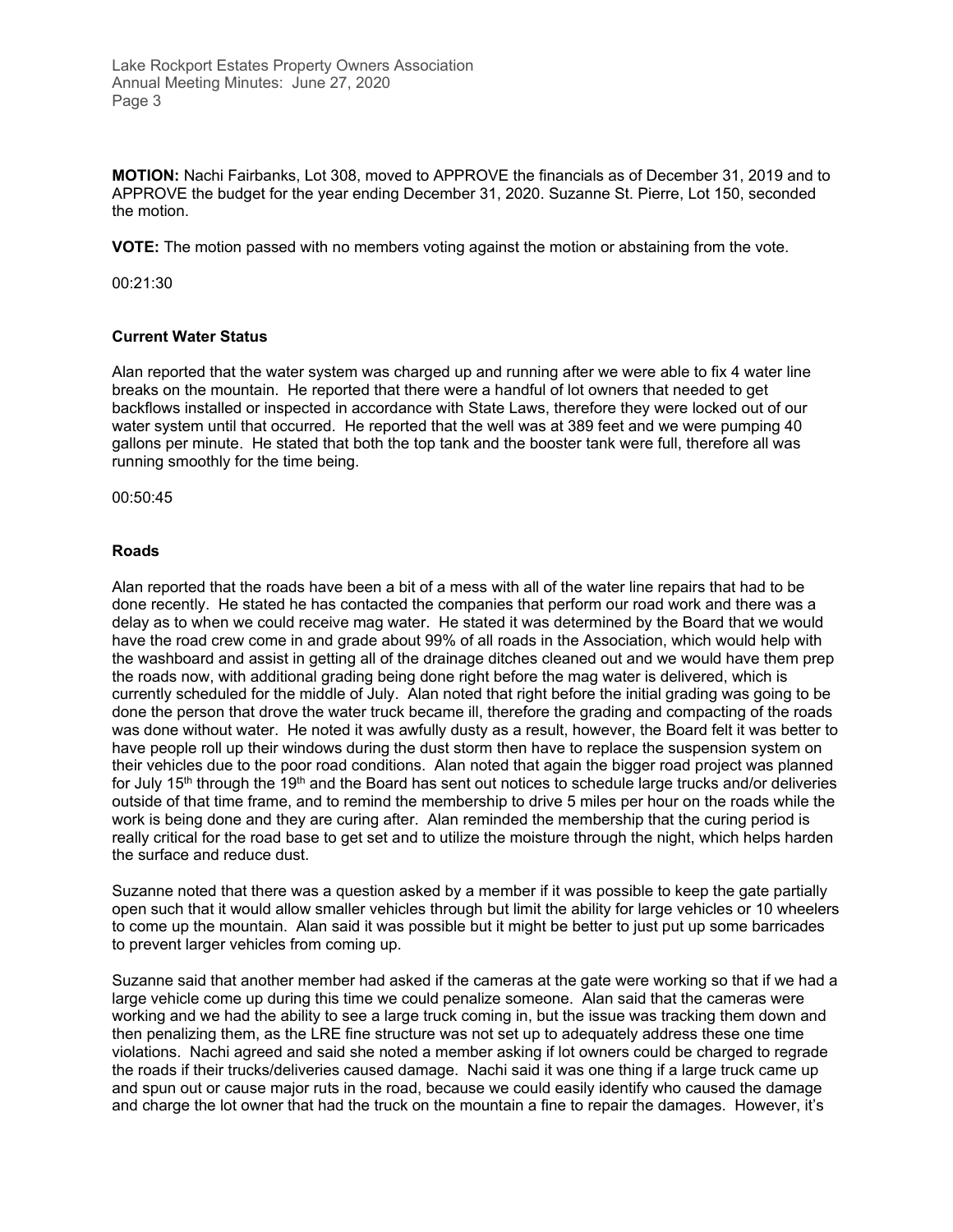more difficult if the damages are minimal, for example washboard, as we can't prove that was due to the single large truck and not the other 100 vehicles that were on the mountain that day.

Alan asked Nachi if we could withhold building deposits if violations occur. Nachi stated that would be possible for those lots currently with building projects in process, however, it wouldn't stop the general membership. For example, if lots were having propane deliveries, it would be difficult to fine someone for having a delivery during the road maintenance period. Suzanne stated there were no further questions but a member had commented that they thought a penalty should exist even if no damage was done because the membership was given notice. Nachi confirmed that a large truck would be as defined with our winter weight restrictions and be considered one that was rated for over 18,000 GVWR.

The Board responded to another members comment and said that the issue, again, was not the fact that our cameras weren't catching the large truck, but we had to be able to identify what lot it is associated with (which can prove challenging if there are multiple construction projects on the mountain, especially if they are using the same vendors), and we didn't necessarily have a fine structure in place to charge fees if there wasn't damage to the roads.

A member asked if the Board could look into adding a fine to address this issue. Nachi reported that this has been discussed on multiple occasions and the Board was looking into options to try to make this happen. She stated that before any changes were made to the fee/fine schedule or rules that notification would be provided to the membership for feedback and input.

Before moving on to the topic of the gate Alan wanted to mention that due to the pandemic LRE had noted more people staying and working at home this past winter and through the spring. He said that the mountain had gone through 52,000 gallons of water to ensure tap water was available to those living on the mountain, therefore there was a lot more activity and water usage than normal.

00:43:15

#### **Gate**

Alan reported that the gate had been causing many problems recently. He said that it was purchased in 2013 and was an industrial grade operator. He said that he had talked to the manufacturer and it was a really 'young' gate in the gate world therefore we really shouldn't be experiencing any issues with it. Alan reported that something was going wrong in the computer system, the wiring, or the circuit board such that every now and then the gate won't open and it has an error code showing that "the limit switch has timed out." Alan reported that there had been four different companies on the mountain trying to figure out how to fix the error code, but when they are on the mountain the gate works fine and none of them could ever figure out the problem, therefore they have had nothing to fix. He said that we have replaced limit switches, hydraulics, circuit boards, etc. and the error continues to occur at random. Alan said that he has tried to observe the gate to figure out what is happening when the error occurs and he has not been able to find an event or issue that triggers the error. He explained the issue in further detail and said that he was still monitoring the situation.

A member asked how much it would cost if we were required to replace the gate and ensure it was working correctly. Alan said the physical gate itself is fine, we would just have to replace the operator, which would cost around \$8,000.

00:54:15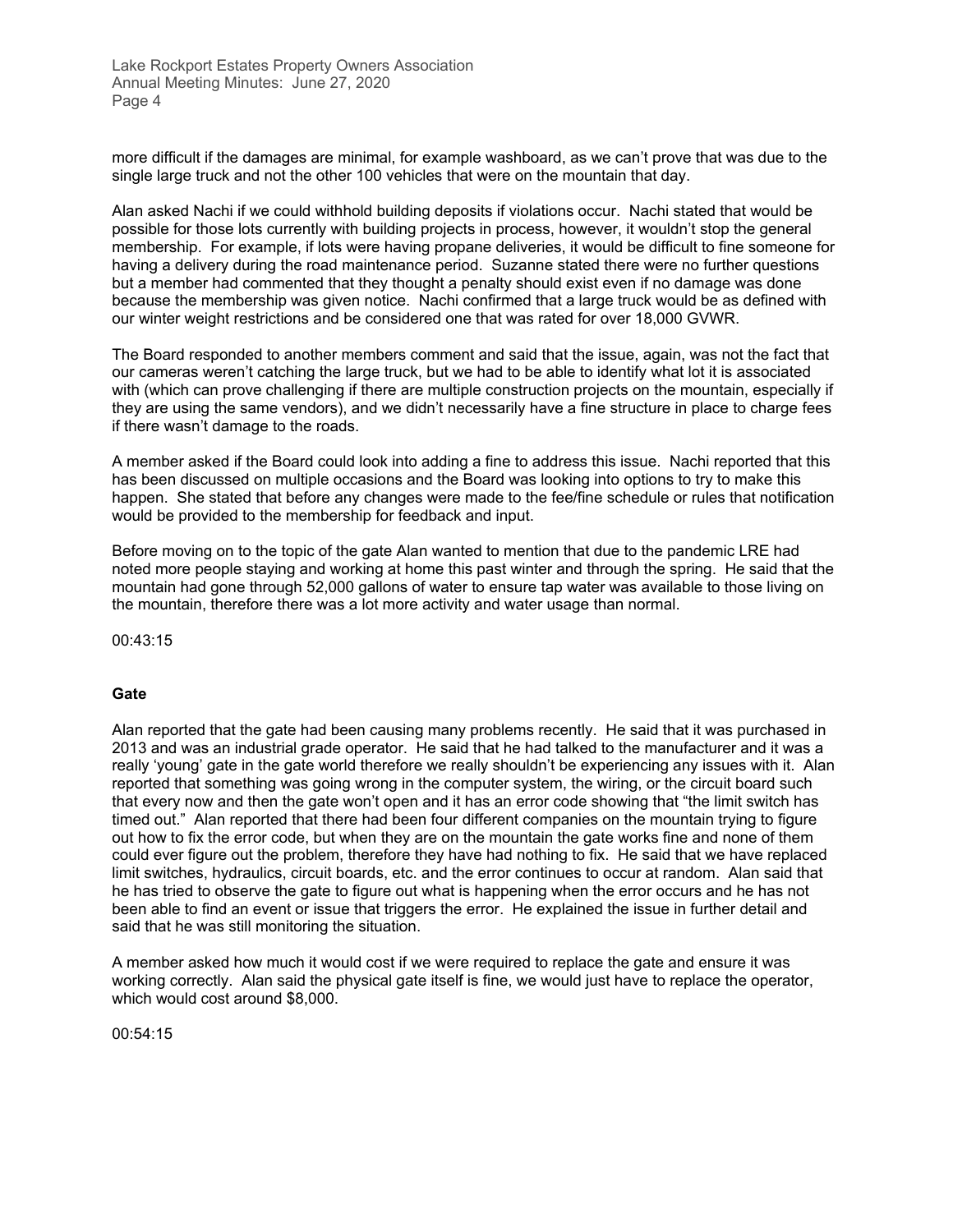#### **Architectural**

Nachi reported that home building on the mountain is continuing and we average about 7 new home building projects a year. She said that the Association is growing and we should continue to expect more traffic, more water usage, more neighbors, and just more activity overall at Rockport. Suzanne noted that for any new members, they should feel free to reach out to any Board member or an architectural committee member to ensure they understood all of our rules and regulations and had all of their questions answered, especially if they were considering building a home on the mountain.

00:56:45

#### **General Membership Questions/Concerns**

Nachi said that there was a question from the membership regarding sharing lot owner information so members could get to know each other better. She said that unfortunately the POA could not share personal or contact information of other members. She said that in the past there was an idea that someone might create a neighborhood directory, but that would be something that the members themselves would have to coordinate and then opt into if they wanted to share their information. Nachi said that until a member spearheads that sort of project, Summit County was always a good resource just to find names of lot owners and there was always the LRE Facebook page, as well as the members of Lake Rockport Estate Facebook page, both of which allow members to get in touch with one another.

01:00:45

#### **Future Water Plans**

A member mentioned that there had been discussions about needing a second well for the mountain and asked if we had a timeframe for that. Greg stated that LRE had obtained a plan to upgrade the mountain water system and move the mountain to a year-round water system. He stated that since 2012 almost 6 of the 24 phases in the water improvement plan had happened. He stated that the membership had determined, in prior years, that they wanted to simply pay for the water system improvements over time and as we had the funds. Therefore, based on the pay-as-you-go approach the mountain would have water in about 50 year, which was based on the fact that we can only afford to pay about \$100k a year on the infrastructure and the entire upgrade was estimated to come at a cost in excess of \$5 million. Greg stated that in the last week or so the Board has come across a funding option that would provide LRE with a \$5 million, 40-year loan, at rate of 2.25% rate. The issue with the funding option, however, is that the Board has to figure out a way to pay the loan back. Greg said that he had a member ask if getting the loan would increase their annual assessments and for how long and he said that it would take 40 years to pay back the loan, but at this point he could not pinpoint the increase that would be required on a per lot basis to make the loan payments as well as cover the increased cost of maintaining and servicing a yearround system.

Nachi said that the Board was still working with the engineers to fully understand the scope of the project and were hopeful that options would be created and presented to the membership sooner rather than later.

01:05:15

**Mountain Cleanup**